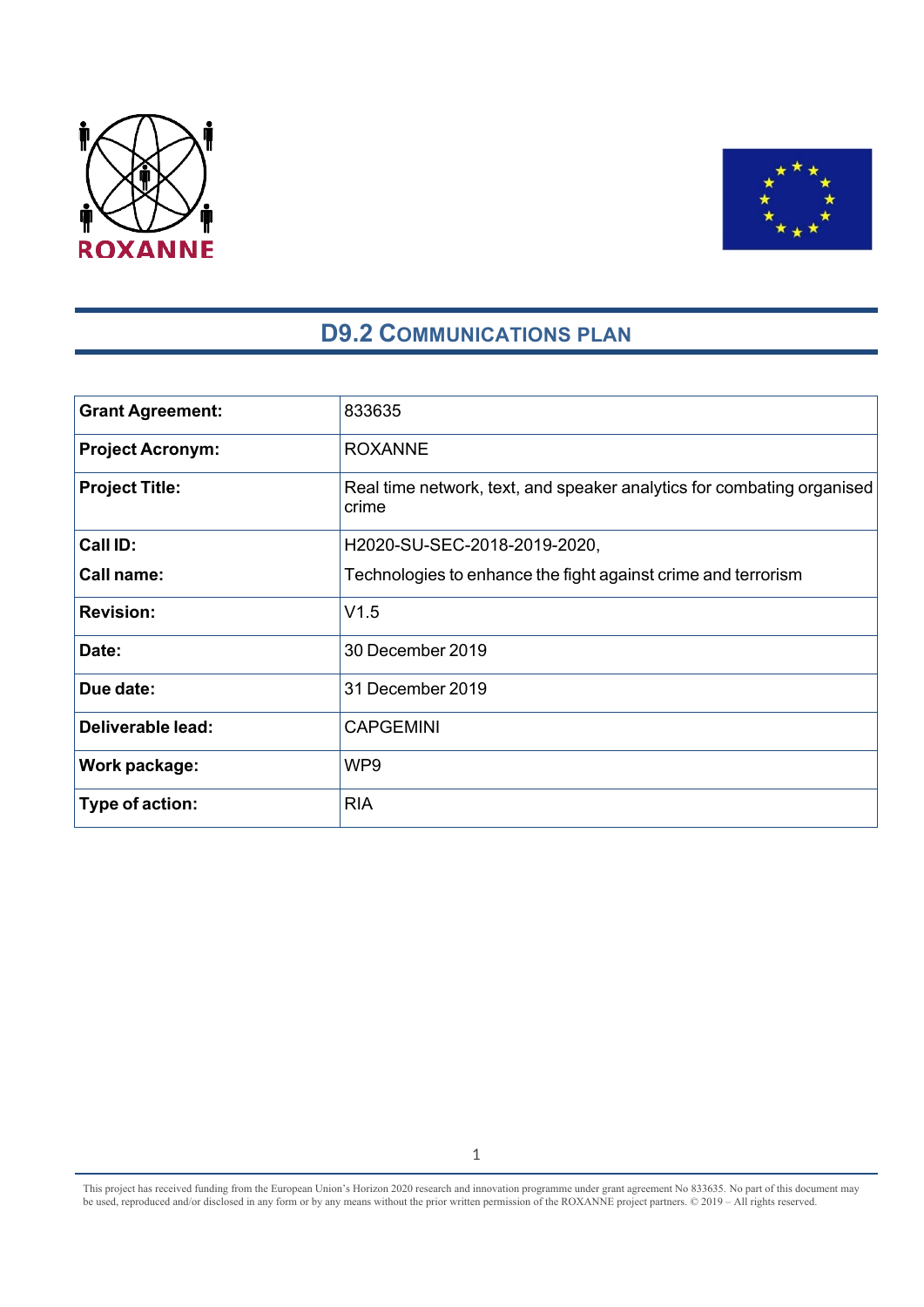# **Disclaimer**

The information, documentation and figures available in this deliverable are written by the "ROXANNE - " Real time network, text, and speaker analytics for combating organised crime" project's consortium under EC grant agreement 833635 and do not necessarily reflect the views of the European Commission.

The European Commission is not liable for any use that may be made of the information contained herein.

# **Copyright notice**

© 2019 - 2022 ROXANNE Consortium

| Project co-funded by the European Commission within the H2020 Programme (2014-2020)                                                                                                                                                     |                                                                                           |  |  |
|-----------------------------------------------------------------------------------------------------------------------------------------------------------------------------------------------------------------------------------------|-------------------------------------------------------------------------------------------|--|--|
|                                                                                                                                                                                                                                         | Nature of deliverable:<br>R                                                               |  |  |
| <b>Dissemination Level</b>                                                                                                                                                                                                              |                                                                                           |  |  |
| <b>PU</b>                                                                                                                                                                                                                               | <b>Public</b>                                                                             |  |  |
| CO                                                                                                                                                                                                                                      | Confidential, only for members of the consortium (including the Commission Services)<br>⊠ |  |  |
| <b>EU-RES</b>                                                                                                                                                                                                                           | Classified Information: RESTREINT UE (Commission Decision 2015/444/EC)                    |  |  |
| * R: Document, report (excluding the periodic and final reports)<br>DEM: Demonstrator, pilot, prototype, plan designs<br>DEC: Websites, patents filing, press & media actions, videos, etc.<br>OTHER: Software, technical diagram, etc. |                                                                                           |  |  |

This project has received funding from the European Union's Horizon 2020 research and innovation programme under grant agreement No 833635*.* No part of this document may be used, reproduced and/or disclosed in any form or by any means without the prior written permission of the ROXANNE project partners. © 2019 - All rights reserved.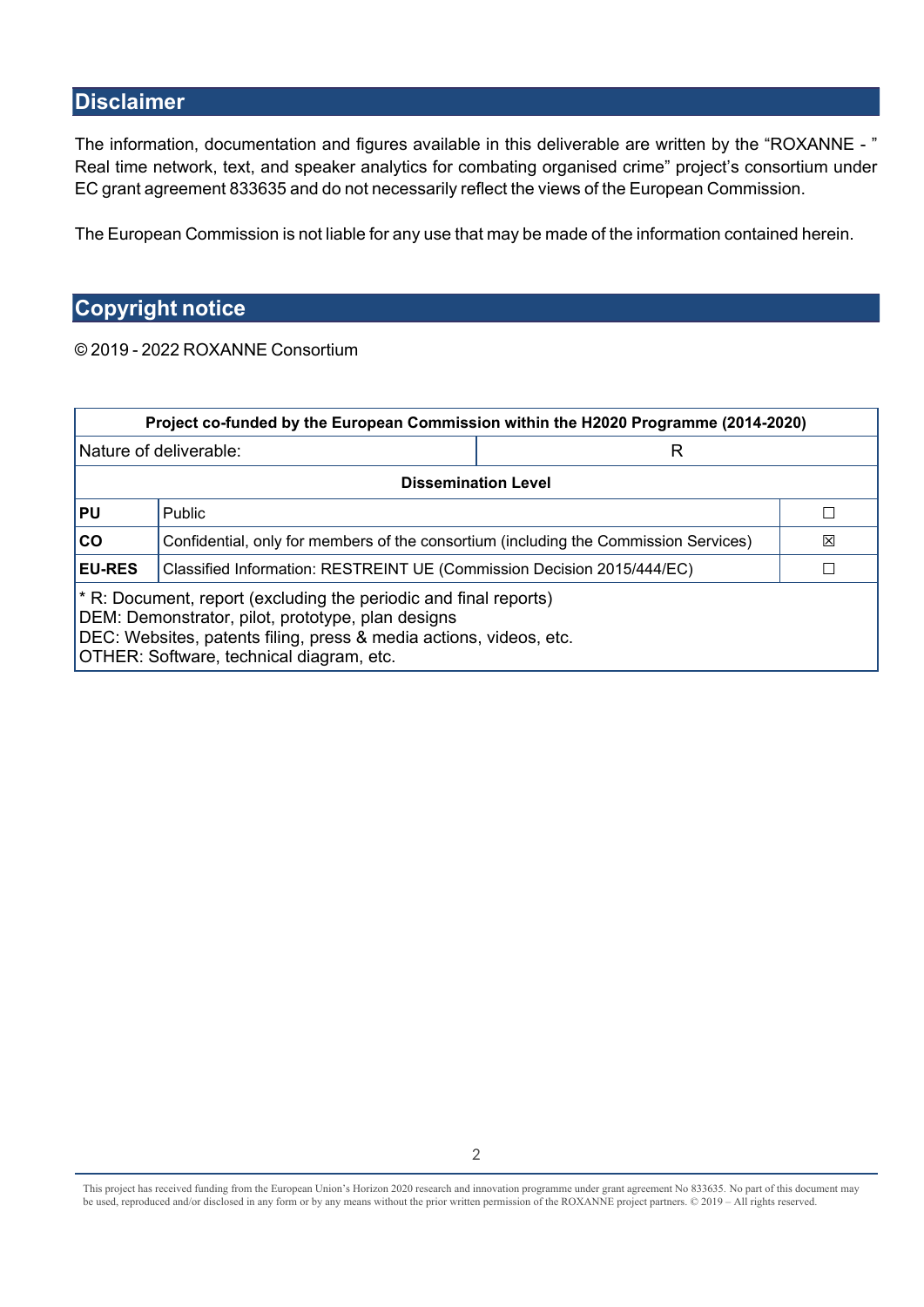

# **Revision history**

| <b>Revision</b> | <b>Edition date</b> | <b>Author</b>                   | <b>Modified</b><br>Sections /<br><b>Pages</b> | <b>Comments</b>                       |
|-----------------|---------------------|---------------------------------|-----------------------------------------------|---------------------------------------|
| V1.0            | 17.12.2019          | Francesca<br>Kuhanuka           | All                                           | Original draft                        |
| V1.2            | 22.12.2019          | KEMEA LUH,<br>AEGIS, TRI,       | All                                           | Feedback                              |
| V1.3            | 27.12.2019          | Francesca<br>Kuhanuka           | All                                           | Modifications                         |
| V1.4            | 29.12.2019          | <b>Petr Motlicek</b><br>(IDIAP) | All                                           | Proof-reading                         |
| V1.5            | 30.12.2019          | Francesca<br>Kuhanuka           | All                                           | <b>Modifications</b>                  |
| V1.5            | 31.12.2019          | <b>Petr Motlicek</b><br>(IDIAP) | All                                           | Document style minor<br>modifications |

This project has received funding from the European Union's Horizon 2020 research and innovation programme under grant agreement No 833635*.* No part of this document may be used, reproduced and/or disclosed in any form or by any means without the prior written permission of the ROXANNE project partners. © 2019 – All rights reserved.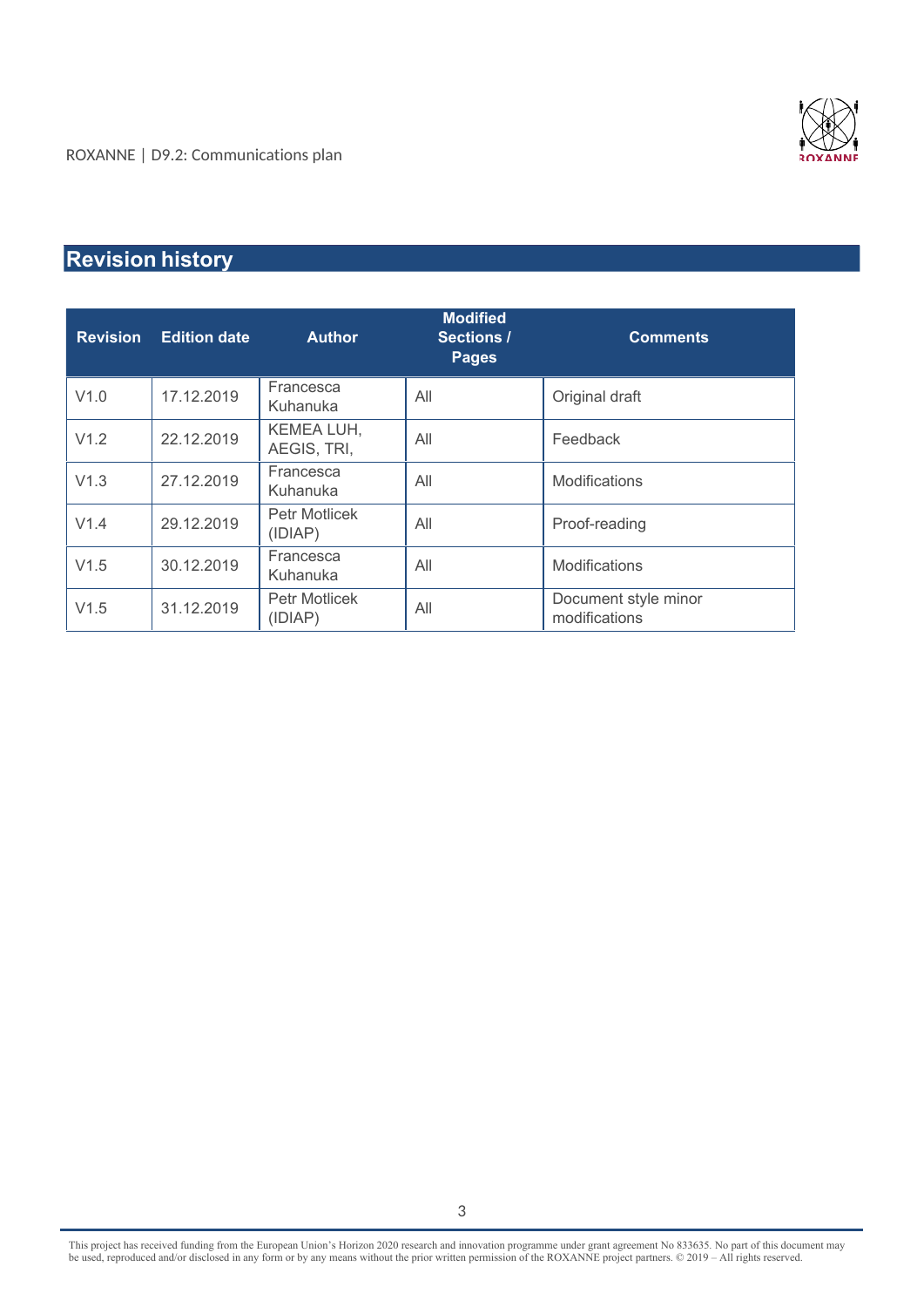

# **Executive summary**

This project handbook describes some internal procedures of the ROXANNE project. It provides the overall guidelines and procedures for the ROXANNE project. The handbook is supposed to be used as the main source of administration related to issues within the project.

This document builds on many of the guidelines and procedures from the Grant and Consortium agreements and attempts to define a practical approach to their implementation. In the instances where a contradiction may arise between this handbook and either the Grant Agreement (GA) or the Consortium Agreement (CA), the latter documents take precedent. Any issues related to precedence will be resolved by the Project Management Board, as required. This body has the power to amend this handbook as it sees fit throughout execution of the project

This document is a living document; it will be updated as the project progresses and as the need for amendments, changes in processes, or additional content emerges.

This project has received funding from the European Union's Horizon 2020 research and innovation programme under grant agreement No 833635*.* No part of this document may be used, reproduced and/or disclosed in any form or by any means without the prior written permission of the ROXANNE project partners. © 2019 – All rights reserved.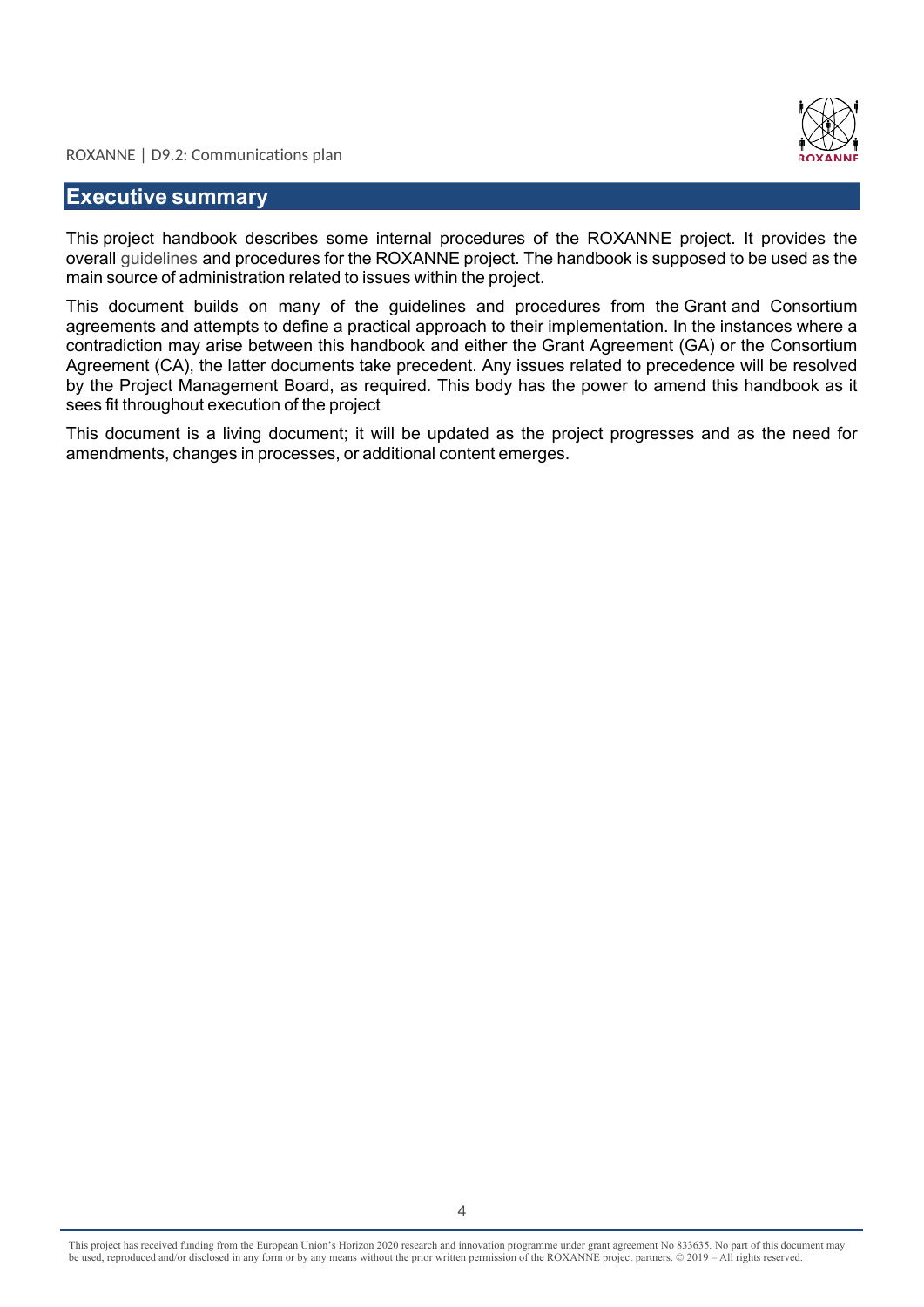

# **Table of contents**

| $1 \quad$                                                                   |
|-----------------------------------------------------------------------------|
|                                                                             |
|                                                                             |
|                                                                             |
|                                                                             |
|                                                                             |
|                                                                             |
|                                                                             |
|                                                                             |
|                                                                             |
| 2.4.2 Media list (list of journalists and press interested in this subject) |
|                                                                             |
|                                                                             |
|                                                                             |
|                                                                             |
|                                                                             |
|                                                                             |
|                                                                             |
|                                                                             |
|                                                                             |
|                                                                             |
| 4. Define Processes to implement, monitor and evaluate communications  14   |
|                                                                             |
|                                                                             |
|                                                                             |

This project has received funding from the European Union's Horizon 2020 research and innovation programme under grant agreement No 833635. No part of this document may be used, reproduced and/or disclosed in any form or b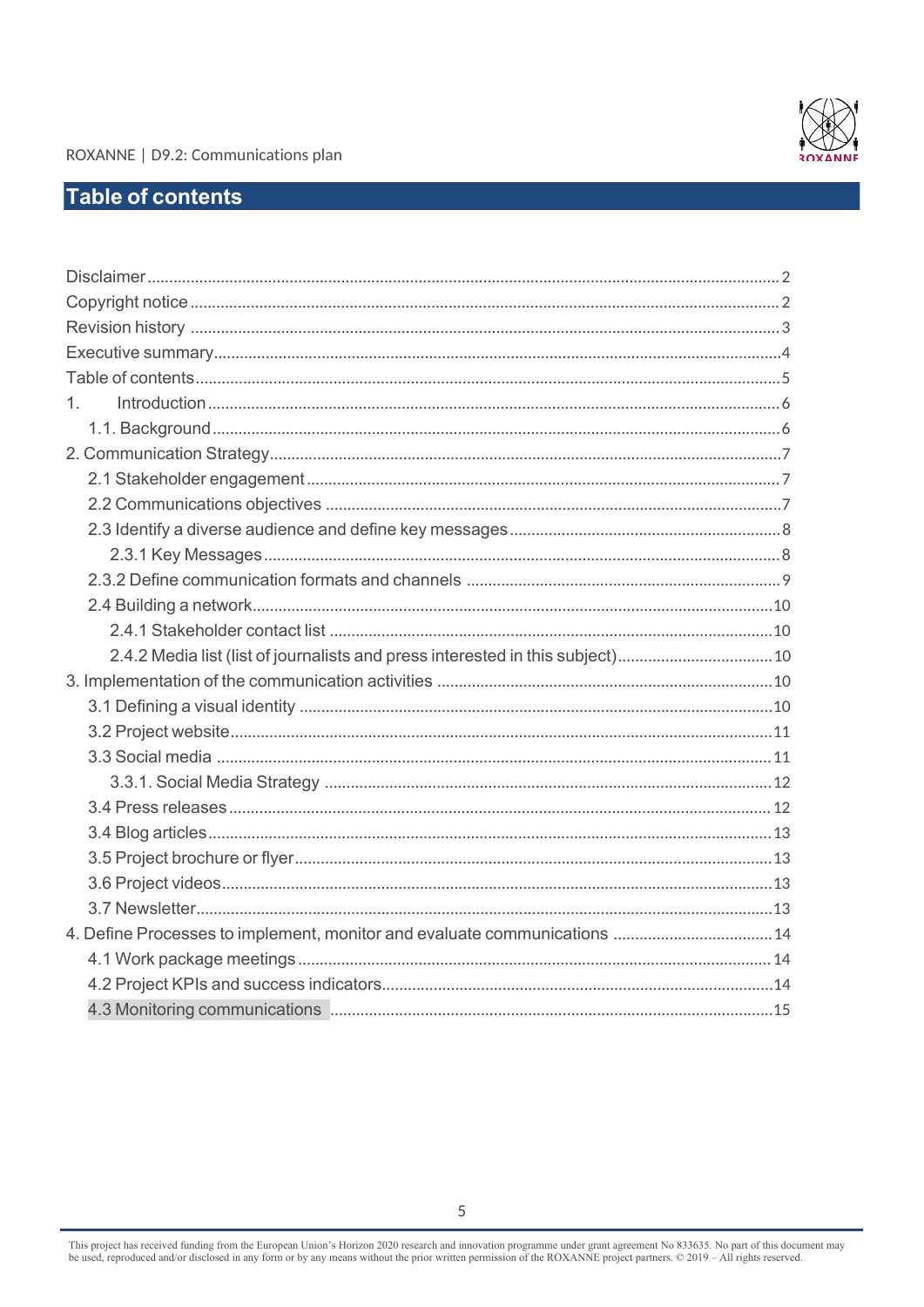

# **1. Introduction**

#### **1.1. Background**

This deliverable D9.2 responds to the requirements of WP9 of the ROXANNE project. This document outlines the Communication Strategy for ROXANNE.

Organized crime is the most challenging type of crime for Law Enforcement Agencies (LEAs) to investigate, and a substantial threat for modern societies as well as to national and international security. ROXANNE project aims to enable LEAs to discover criminal networks and identify their members by combining the capabilities of speech and language technologies, visual and network analyses. ROXANNE focuses on privacy-aware link analysis and speaker data mining to provide LEAs with a legal framework as well as the technical tools to track and uncover criminals.

This deliverable complements the previous deliverable D9.1 which focused predominately on building the visual identity of the project. D9.2 focuses on the appropriate channels and key messaging used to inform about and promote the ROXANNE projects' results among its identified targeted stakeholder groups and the general public.

The communication plan is aligned with the previous deliverable D9.1. The aim of the communication strategy is to spread awareness of the project's research activities and results to the wider public, consisting of non-specialists, in a clear, digestible approach.

The strategic approach is supported by the implementation plan, detailed in this report, which structures key processes and schedules for the ROXANNE consortium in order to:

- Build a digital presence
- Build a project network consisting of stakeholder and media lists
- Schedule processes for monitoring and evaluating communications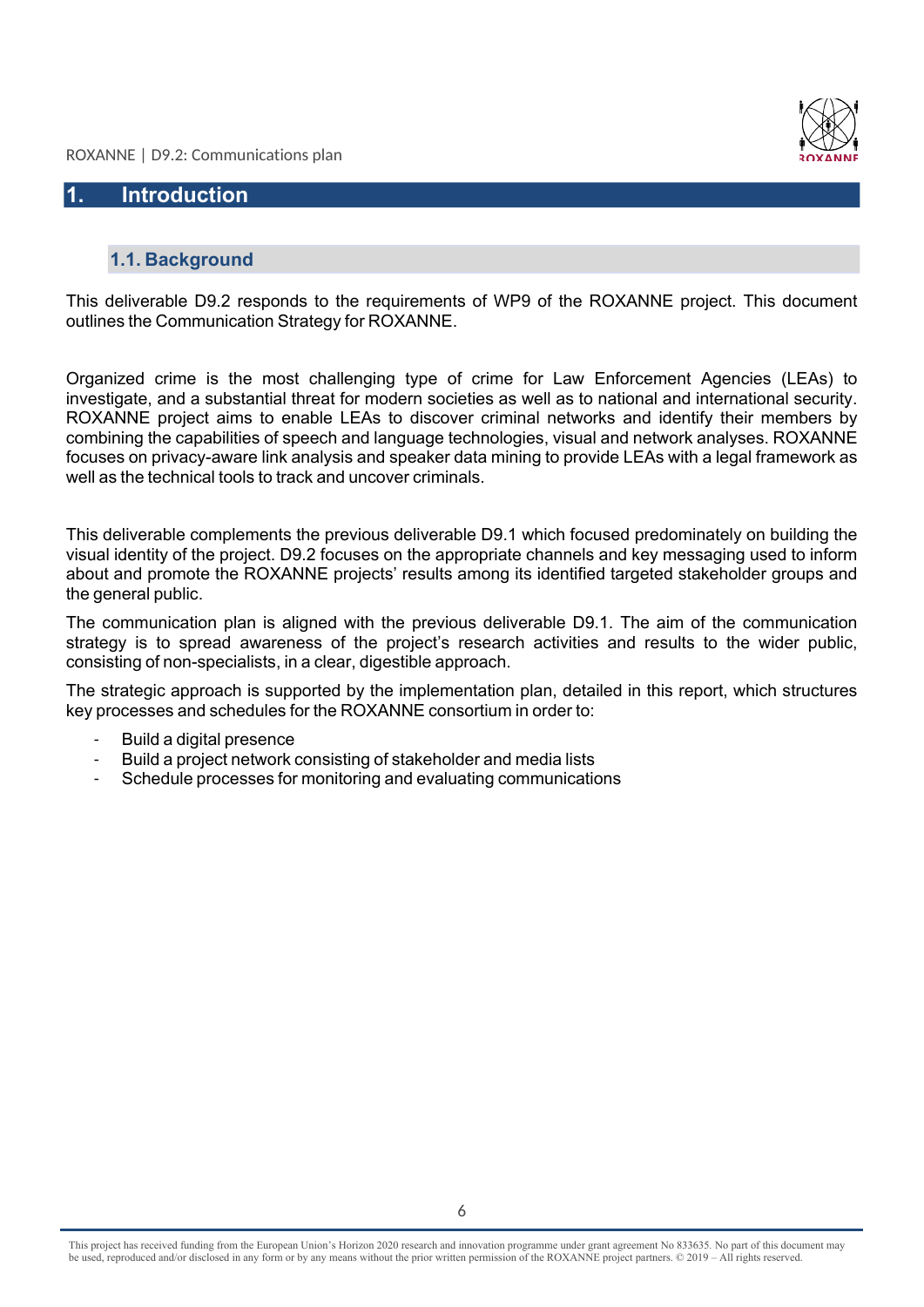

# **2. Communication Strategy**

The aim of ROXANNE is to maximize the speed of the investigations by advancing privacy-aware network analysis and speech/text/video data mining to provide LEAs with a legal framework as well as the technical tools to track and uncover criminals.

ROXANNE communication strategy is comprised of 3 main elements:

### **(i) Outreach, communication and engagement of LEAs and public bodies**

Developing an approach to effectively and efficiently reach the target audience of cyber systems platform owners, application developers and entrepreneurs so that they engage not only in learning, but also in providing feedback about, and experimenting with ROXANNE offerings.

### **(ii) Outreach and communication to broader communities**

Business and policy makers: the provided information will help policy makers to understand the main ROXANNE' research approach and the implications that it has for the sustainability of these systems and the value they bring to the economy, without delving into the technical details of the approach. Emphasis should be placed on benefit factors and implications at policy level.

# (iii) **EU, National, Regional and Local authorities (NRLAs)**

ROXANNE's communication will also be aimed at helping NRLAs to understand how the ROXANNE approach could affect the way crime investigation operates using the ROXANNE platform and the benefits that will be sustained in the long term.

# **2.1 Stakeholder engagement**

Partners on the ROXANNE project will work together to develop an approach to effectively and efficiently reach relevant stakeholders and partners, who may contribute to further enhance the scope of the ROXANNE platform. This will help create a self-sustainable future environment involving end-users that will continue attracting the attention of LEAs, entrepreneurs and researchers.

Within this context, the main communication challenges consist in:

- Defining distinct messaging that will be engaging for LEAs, policy makers, SMEs, innovators and the general public in a way all audiences are able to understand and digest, in order to maximise engagement and therefore impact.
- Targeting the appropriate messaging to each specific stakeholder group in a way that is easily digestible and encourages them to engage with the project and employing the right communication channel to do so.

# **2.2 Communications objectives**

ROXANNE's communications aim to:

This project has received funding from the European Union's Horizon 2020 research and innovation programme under grant agreement No 833635*.* No part of this document may be used, reproduced and/or disclosed in any form or by any means without the prior written permission of the ROXANNE project partners. © 2019 – All rights reserved.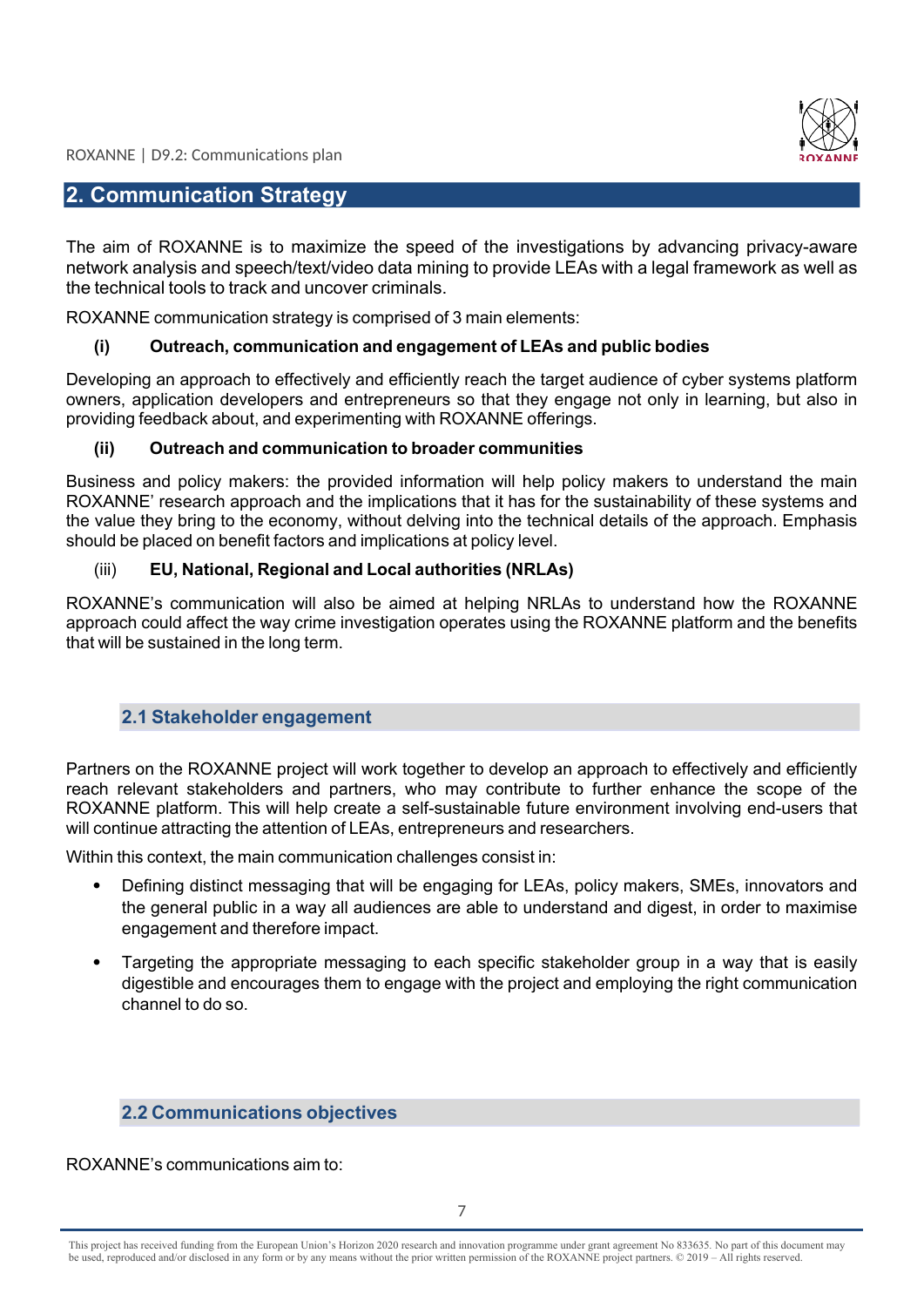

- 1. Draw the attention of relevant stakeholders, including the media and public, to the issues raised by intelligence-led policing, drawing attention to benefits which new technologies, particularly ROXANNE, will bring to policing.
- 2. Build a rich network of stakeholders, including the media and the public.

#### **2.3 Identify a diverse audience and define key messages**

ROXANNE's communications will reach out to a diverse audience with a view to raising awareness about the project and achieved results. When addressing the general public, the tone of voice of the communications and the messages are defined by exploring how the innovative impact of the project addresses general societal needs and how the project's topic has engaged public interest along with the general and specialised media's interest.

# 2.3.1 Key Messages

The communication plan sets out specific, relevant target groups covering the full range of potential persons/groups/organisations of the ROXANNE solutions. All communications will be tailored to the specific group according to the specific message to be conveyed:

| <b>Stakeholder</b>                        | Key message/ Communication Objective                                                                                                                                           |  |  |
|-------------------------------------------|--------------------------------------------------------------------------------------------------------------------------------------------------------------------------------|--|--|
| <b>LEAs</b>                               | additional<br>understand<br>the<br>Help<br>them<br>capabilities<br>offered<br>by ROXANNE<br>and<br>benefits with respect to existing solutions                                 |  |  |
| Public and private organisations          | Make them aware of the project as potential<br>adopters of the ROXANNE solutions and<br>make them aware of restrictions posed by law.                                          |  |  |
| The academic and industrial R&D community | Make them aware of the project results and<br>potentially incorporate them as part of more a<br>complex/complete solution or product                                           |  |  |
| Policy makers                             | Let them know the progress accomplished by<br>ROXANNE with respect to technologies for<br>fighting crime and terrorism and how they can<br>contribute to battle against crime. |  |  |
| General public and user groups            | To enable them to understand why the<br>ROXANNE approach is needed<br>in crime<br>investigation<br>the<br>and<br>highlight<br>potential                                        |  |  |
|                                           | 8                                                                                                                                                                              |  |  |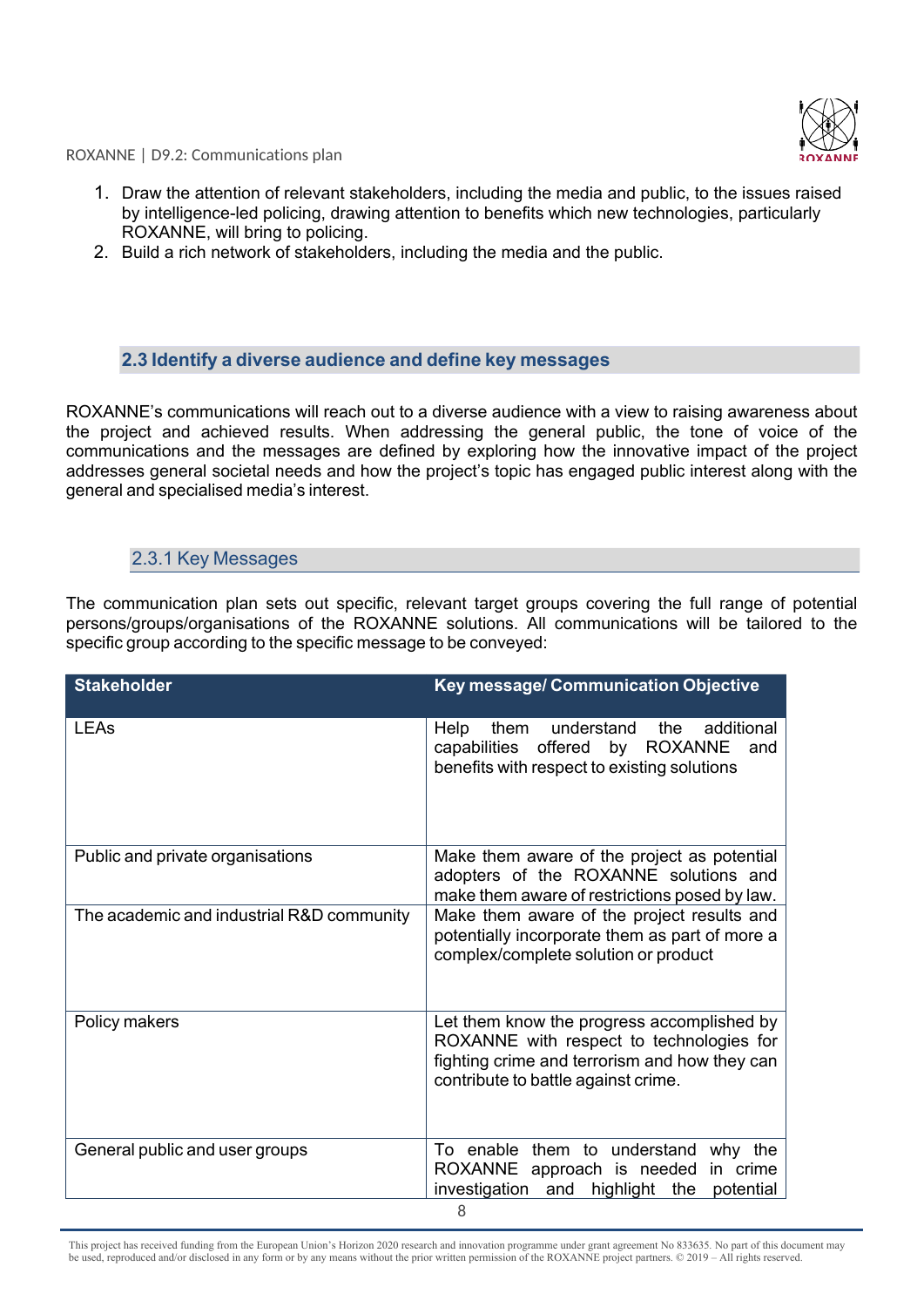

| <b>Stakeholder</b>                                                                                   | <b>Key message/ Communication Objective</b>                                                                                                                                                                                                                                                 |  |
|------------------------------------------------------------------------------------------------------|---------------------------------------------------------------------------------------------------------------------------------------------------------------------------------------------------------------------------------------------------------------------------------------------|--|
| European Network of Forensic Science<br>Institutes (ENFSI), European institutions and<br><b>NGOs</b> | benefits it can bring to wider society,<br>especially juries, prosecutors and judges<br>To help them understand how the ROXANNE<br>approach could affect the way crime<br>investigation operates using the ROXANNE<br>platform and the benefits that will be sustained<br>in the long term. |  |
| Developers, other SMEs and Innovation<br>Communities                                                 | Make them aware of the project results and to<br>potentially incorporate them as part of more a<br>complex/complete solution or product                                                                                                                                                     |  |

*Table 1 Stakeholder segmentation and key messages.*

In summary, the main objectives of ROXANNE's communications will aim to promote the project's research outputs and raise awareness about the project's objectives and achievements. However, partners will also create engaging content aimed at the general public, aimed to inform and engage them with the research topic. Therefore, the project's key messages will also include real- life case studies and media examples.

ROXANNE aims to communicate how the use of innovative technology will advance the identification of criminal networks. The benefits of developing advanced investigative resources will be portrayed by using success stories in the news and specialist media, such as highlighting cases in the public domain that demonstrate the success of using artificial intelligence methods, like automatic speech recognition and natural language processing to combat criminal activity.

ROXANNE also aims to show the impact of transnational crime and complex criminal networks to international security, highlighting the importance of the project and of innovation in research and development of progressive tools and platforms

# **2.3.2 Define communication formats and channels**

The communication formats will vary in relation to the different communication channels. ROXANNE will develop a digital presence, via:

- ROXANNE's website, including blogs and guest-blogs,
- Social media accounts (Twitter and LinkedIn).
- Bi-annual newsletters,
- Videos,

and printed dissemination material to support the promotion of the project among stakeholders but also to a non-specialist audience when participating or organising conferences.

This project has received funding from the European Union's Horizon 2020 research and innovation programme under grant agreement No 833635*.* No part of this document may be used, reproduced and/or disclosed in any form or by any means without the prior written permission of the ROXANNE project partners. © 2019 – All rights reserved.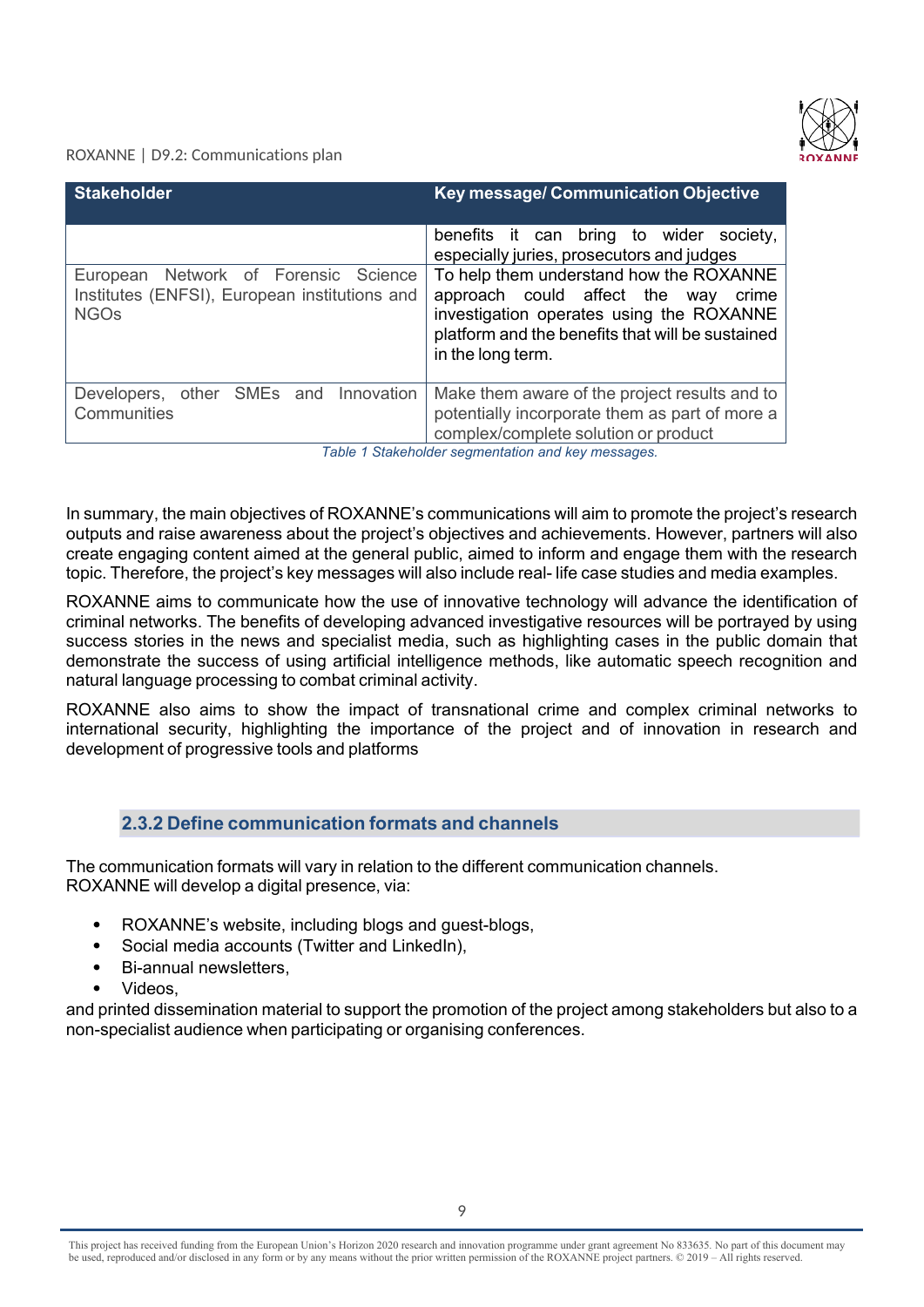

## **2.4 Building a network**

# 2.4.1 Stakeholder contact list

ROXANNE partners will work with the WP9 leader to build a stakeholder contact list, containing contacts from each stakeholder segment for the distribution of newsletters and press releases. Each partner will be expected to share a minimum of 20 business contacts from their networks. To balance the distribution of contacts, each partner is asked to produce:

- 5 LEAs
- 5 Policy makers
- 5 media contacts
- 5 industry or civil service organisations

To leverage on the network of all partners, each partner will be encouraged to share their list of relevant stakeholders to be added to the project contact list. These contacts can be collected on the basis of legitimate interest. The legitimate interest assessment developed by Trilateral Research (TRI) partner has been confirmed with the DG JUST at the EC as the lawful basis for building a stakeholders list within EU projects. Partners are encouraged to share their contacts, referring only relevant business contacts, using organisational emails only (not personal emails).

For each communication sent from ROXANNE channels, we will give the contacts the option to opt-out from any other future communication (for example when sending the newsletter they will be provided with an unsubscribe option). The project's privacy policy will specify how the consortium is going to use these contacts and that, these contacts will be used only within the remit of the project and not repurposed for other purposes.

All contacts will be saved in one central repository, in a file located on SWITCH drive<sup>1</sup>, which is accessible to all partners. Moreover, the project's contact list will also include all those contacts that will register via the ROXANNE website in order to receive the project's newsletters and updates. This list will be used to circulate the project's bi-annual newsletter and to keep those relevant stakeholders informed about the goals and progress of ROXANNE project.

#### 2.4.2 Media list (list of journalists and press interested in this subject)

Media contacts will be separated from other stakeholders of the project, with the intention of leveraging these contacts to expose the project to more media coverage from relevant publications. Partners will identify specialised media contacts across predominately European countries and each contribute approximately 5 contacts to help build the media network. Media contacts will be sent the project's press releases and significant updates/project outputs with the intention of potentially securing a publication feature.

# **3. Implementation of the communication activities**

# **3.1 Defining a visual identity**

<sup>&</sup>lt;sup>1</sup> << ROXANNE-edit / WP9/ communications /**Stakeholders\_Contacts\_RXNN\_v1.0.**xlsx>>

This project has received funding from the European Union's Horizon 2020 research and innovation programme under grant agreement No 833635*.* No part of this document may be used, reproduced and/or disclosed in any form or by any means without the prior written permission of the ROXANNE project partners. © 2019 – All rights reserved.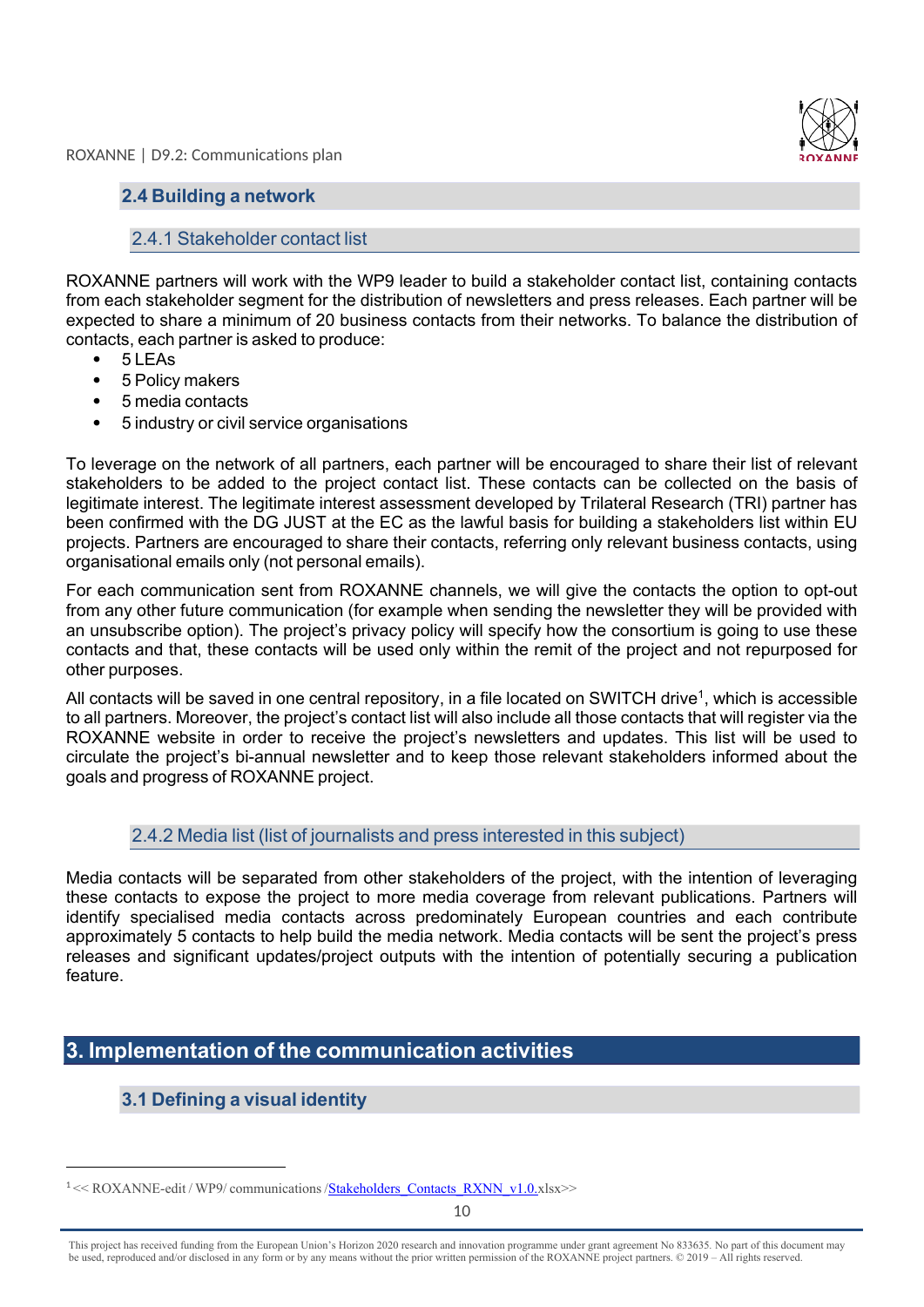

ROXANNE's visual identity is its physical presence, in the form of its logo, colour scheme, templates which distinguish it from other projects and organisations in a way that is easily recognisable. In order to remain uniform in its communications, all partners will follow the graphic standards and templates in all project material as identified in Deliverable D9.1.

All ROXANNE materials, both online and offline, will include EU funding acknowledgement and the project's grant number in the footer of its material.

# **3.2 Project website**

ROXANNE's project website (http://roxanne-euproject.org ) will be the primary channel for dissemination. The web content will be written as to engage both expert and non-specialised audiences. The website will host all of the key information about the project; background information, objectives, partners and contact details. It will also host blog posts, news and updates about the project's research progress.

CAPGEMINI, as WP9 leader, will maintain the website and coordinate the production of content working with all partners in order to publish regular updates including blog posts, quest blogs, news and event highlights. It will be maintained and updated regularly (at least once a month) throughout the project's lifecycle. Visits to the website will be monitored to keep track of the number of visitors and evaluate the effectiveness of dissemination. The website's analytics will be monitored through Google Analytics.



*Figure 1 The project's official website, Roxanne-euproject.org*

### **3.3 Social media**

ROXANNE's social media channels serve to disseminate the latest project news via posts from the website or updates from partner activities. Partners are encouraged to interact with ROXANNE social media platforms, either with personal or their organisation accounts, as often as possible, to maximise the reach of the project to relevant audiences.

ROXANNE will operate the following social media platforms, set up and managed by Trilateral Research (TRI) in M2 (October 2019):

This project has received funding from the European Union's Horizon 2020 research and innovation programme under grant agreement No 833635*.* No part of this document may be used, reproduced and/or disclosed in any form or by any means without the prior written permission of the ROXANNE project partners. © 2019 – All rights reserved.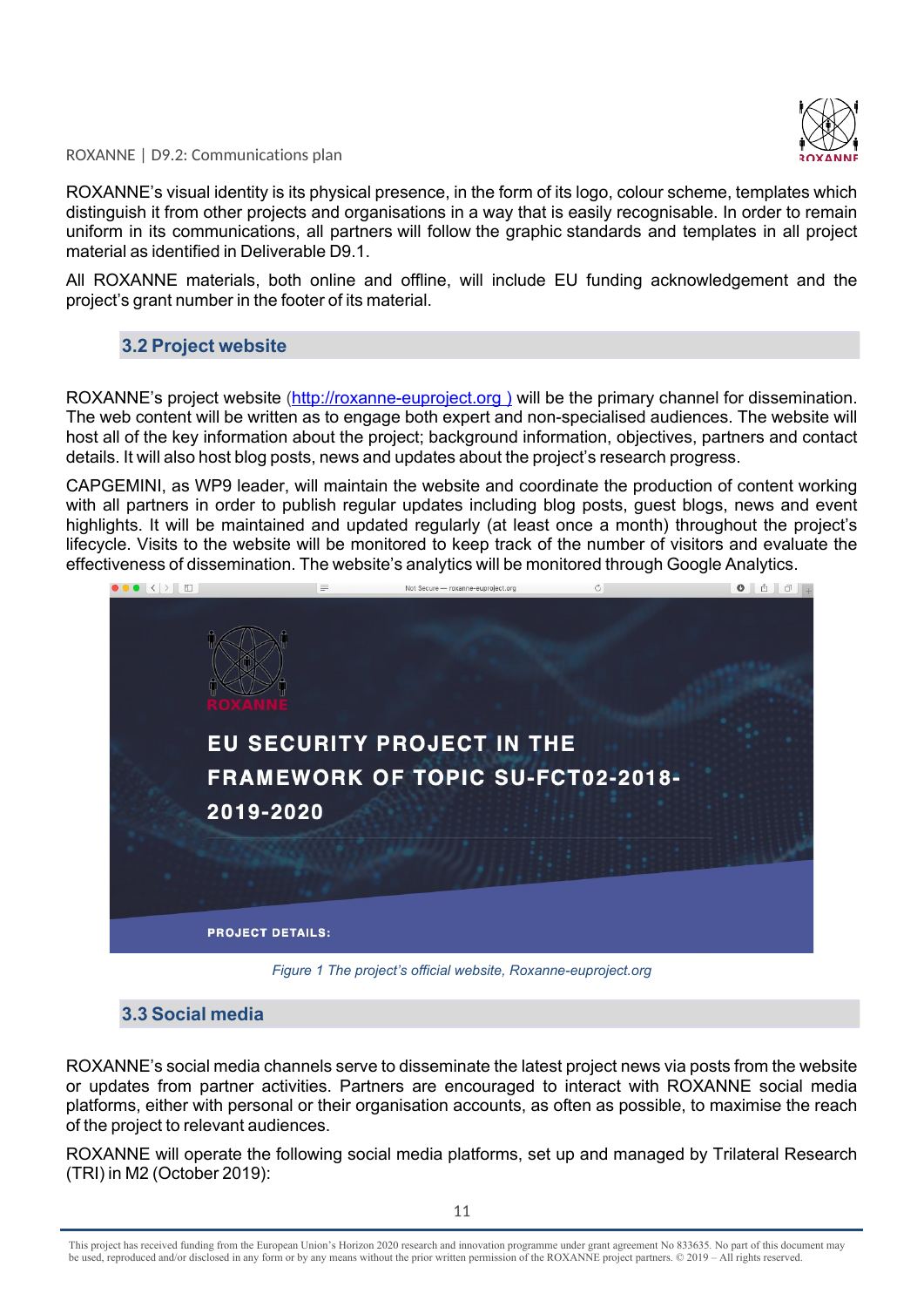Twitter: @ROXANNE\_project LinkedIn: https://www.linkedin.com/in/roxanne-project-4aa524195/

#### **Twitter**

Twitter is a platform commonly used by EU projects due to its widespread use by policy-makers, European projects, researchers, influencers and other stakeholders. To grow and appeal to the relevant audience, a mixture of popular and niche hashtags such as #voicebiometrics, #natruallanguageprocesssing, #criminalnextwork, along with the project hashtag #ROXANNEProject will be used on posts. In order to gain and maintain momentum on Twitter, the project Twitter account should post 2-3 times a week.

#### LinkedIn

LinkedIn social media posts will echo the content of the project's Twitter posts, with more detail added if available, due to the lack of restriction on character lengths. LinkedIn can be exploited as a powerful tool to gather followers from academia, industry or the public sector that may have legitimate interest in the project and may be interested in future collaborations. The LinkedIn account will publish content at least twice a week.

# 3.3.1. Social Media Strategy

The primary purpose of ROXANNE's social media accounts is to disseminate key project outputs, updates, project news, events and other key information. The social media also serves to bring context and relevancy to the project by linking the project to real-world news and events, highlighting the importance of analysing criminal networks to the wider public.

The project's LinkedIn and Twitter will echo each other in content and will be optimised and adapted for each platform. By using both platforms, the consortium will reinforce messaging and increase the reach of the project by expanding the reach of its online network.

Social media content will be provided to the work package leaders from each partner, in the form of one post per month. This post will either contain an update of what the partner has been working on in the project that month, or relevant news to the project. Partner social media content will be stored on Switch drive<sup>2</sup> and uploaded/approved by CAPGEMINI and Tri.

#### **3.4 Press releases**

Press releases will be one of the main formats to inform the media and achieve a wide dissemination and communication of results, especially to the public, and ultimately increase interest in ROXANNE and the topics it covers both at the local and European/global levels.

Press releases will be produced upon key milestones and events during the project. ROXANNE is expected to produce at least 10 press releases, to be published on its website, shared on its social media and distributed to its media list. Where possible, press releases will be re-published by relevant platforms and publications to achieve greater exposure. Recording and monitoring of press release coverage will be recorded in the shared monitoring document.

<sup>&</sup>lt;sup>2</sup> ROXANNE-edit / WP9-Dissemination>Communication /SocialMedia\_ContributionTracker\_RXNNE

This project has received funding from the European Union's Horizon 2020 research and innovation programme under grant agreement No 833635*.* No part of this document may be used, reproduced and/or disclosed in any form or by any means without the prior written permission of the ROXANNE project partners. © 2019 – All rights reserved.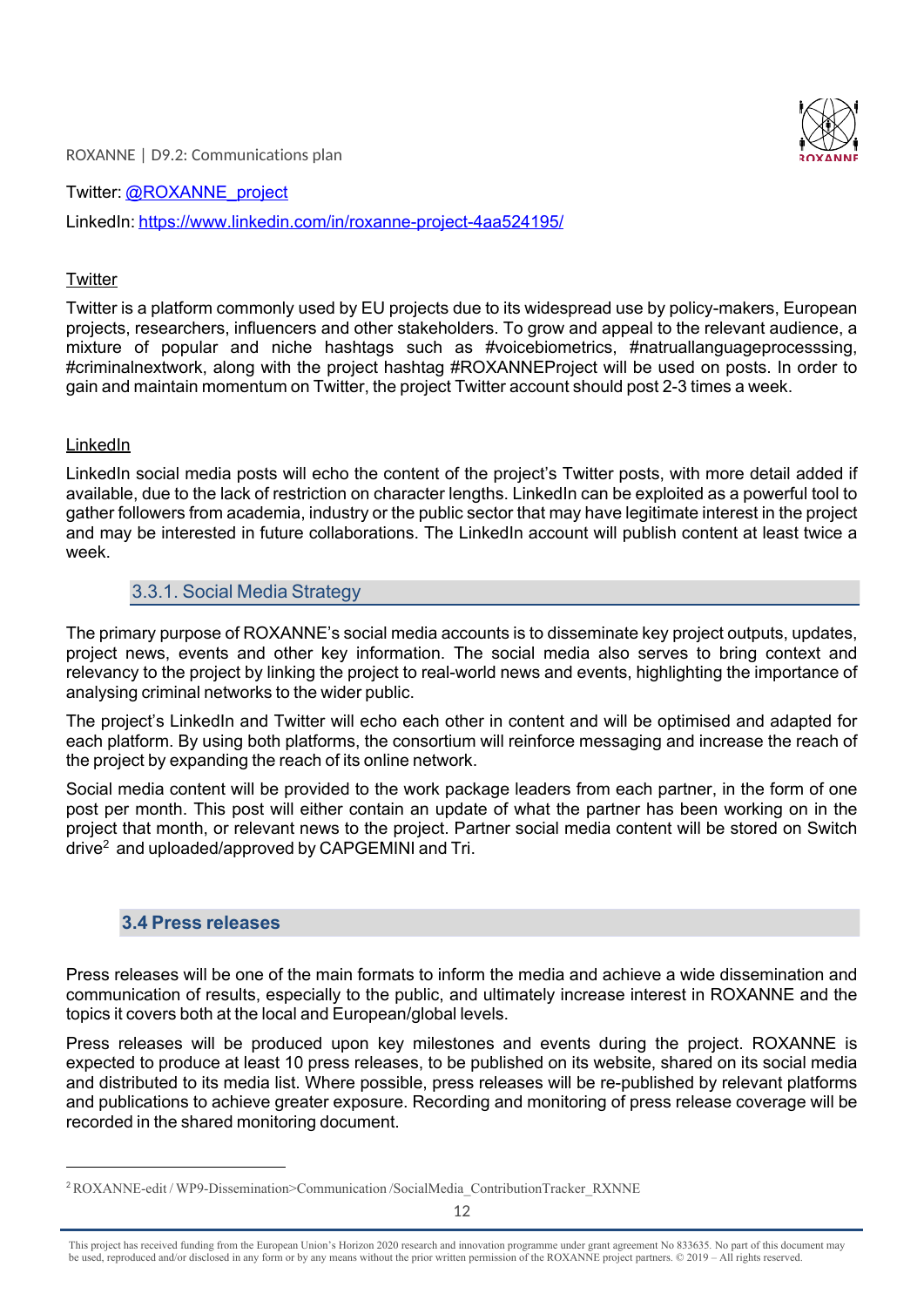ROXANNE partners are encouraged to translate project press releases in local language for ease of sharing among native media and also encouraged to publish on their respective organisation platforms.

#### **3.4 Blog articles**

Each month, one ROXANNE partner will contribute a blog post to be published on the project website. Organisation of the schedule and posting of a monthly blog post will be co-ordinated with work package leader CAPGEMINI. The short articles will be related to each partner's research and contribution to the project. In this way, the ROXANNE website will be able to offer an account of the diverse approach and perspective talking to the various stakeholders' communities represented by the partners; while being able to engage and being accessible to the interest non-specialised reader, belonging to the general public.

#### **3.5 Project brochure or flyer**

As WP9 leader, CAPGEMINI will design, print and distribute project flyers to the partners who need it. The flyers will be used as promotional tools during face-to-face meetings, networking and events. The flyer contents should include the project objectives, key messages and general information as an overview/introduction to the project.

ROXANNE official flyers are to be prepared in the project working language (English). Translations or light alterations will be available at the discretion of CAPGEMINI. Electronic versions of the flyer will also be available for download and local print, if requested by partners.

#### **3.6 Project videos**

Partners will collaborate to produce two project videos (maximum 2 minutes each) aimed at firstly introducing the project and also explain the key outputs of the project to a wider audience.

The first video will focus on the ROXANNE project, providing a clear concise overview and explanation of the project, its objectives and relevance and impact for the wider society. The second video will focus on the results of the project.

Both videos will be available on the ROXANNE website and promoted through our social media accounts. The project videos serve to raise awareness about the project, its mission and the need for new technology for LEAs to stay ahead of organised crime.

#### **3.7 Newsletter**

ROXANNE will produce a project newsletter every 6 months to engage and update its stakeholder audience with key information from the project. The newsletter will be hosted on email marketing platform MailChimp and be an interactive communication with live links to blog posts, news, media updates previously published on the ROXANNE website. Proactively reaching out to the relevant stakeholders

This project has received funding from the European Union's Horizon 2020 research and innovation programme under grant agreement No 833635*.* No part of this document may be used, reproduced and/or disclosed in any form or by any means without the prior written permission of the ROXANNE project partners. © 2019 – All rights reserved.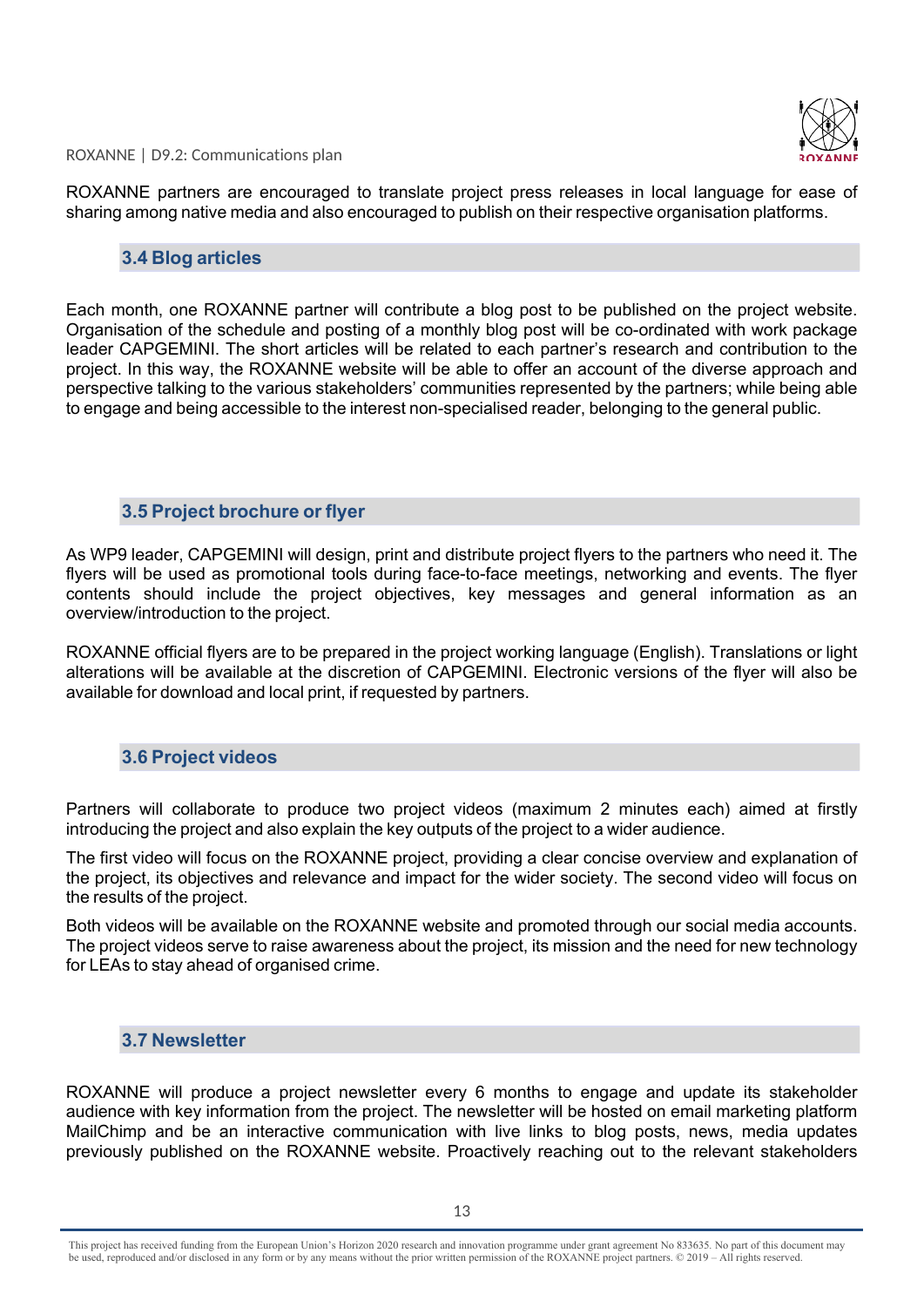

communities will raise awareness about the project inviting the project's stakeholders to explore the project's website and to engage with the research outputs made available.

# **4. Define Processes to implement, monitor and evaluate communications**

#### **4.1 Work package meetings**

A WP9 meeting will be established, including all ROXANNE partners, that will meet once a month with the aim to identify, plan, highlight and deliver relevant content and monitor the dissemination and communications activities.

#### **4.2 Project KPIs and success indicators**

The KPIs for ROXANNE's communication activities provides a reference point for partners to track and evaluate the effectiveness of the communication tools and activities and redirect their effort in the most appropriate way.

A crucial tool in the monitoring process will be the monitoring sheet used to track the communication activities and to quantify their impact specifying the types of audiences and an estimate of the amount of people reached.

Table 2 below integrates the KPIs' outlined for the communication strategy in with the KPIs for the communication activities.

| <b>Communication</b><br><b>Channel</b> | <b>Activity</b>                                                                                            | <b>KPI</b>                                                                        |
|----------------------------------------|------------------------------------------------------------------------------------------------------------|-----------------------------------------------------------------------------------|
| <b>Project website</b>                 | Web access to deliverables, technical results and presentation $ z_{500}$ visitors<br>materials of ROXANNE |                                                                                   |
| Push<br><b>l</b> announcements         | Regular push announcements through social media (Twitter, $\vdash$ good, 250+ -<br>LinkedIn, ResearchGate) | Twitter followers:<br> <100 – poor, 100-250 <br>lexcellent<br>LinkedIn Followers: |
| Newsletter                             | Regular bi-annual newsletter with the technical activities of<br><b>ROXANNE</b>                            | $\geq$ 6 newsletters                                                              |
| Flyer                                  | High–quality electronic brochure with the technical approach<br>and activities of ROXANNE                  | $\geq$ 500 hard copies<br>distribution in $\geq 10$<br>levents                    |

#### *Table 2 Communication outputs and KPIs for ROXANNE project*

This project has received funding from the European Union's Horizon 2020 research and innovation programme under grant agreement No 833635*.* No part of this document may be used, reproduced and/or disclosed in any form or by any means without the prior written permission of the ROXANNE project partners. © 2019 – All rights reserved.